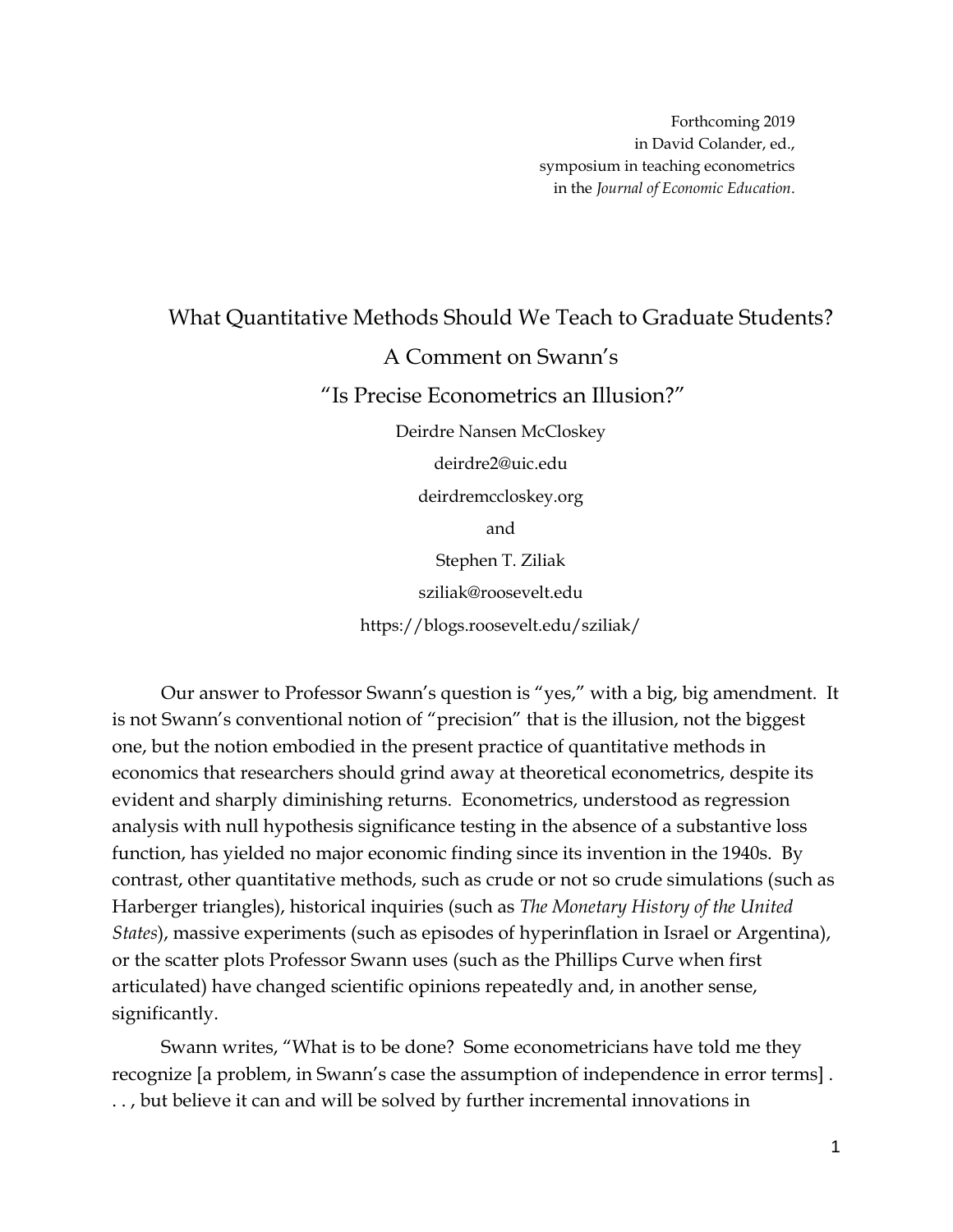econometric method and data collection. I hope they are right, but there is a very long way to go." You're telling us.

Swann is to be congratulated for being one of the few econometric sophisticates to have taken on the message of Morgenstern (1963) that economic "data" contains massive substantive errors. But then Swann then uses an expression which irks us Latinists, "given data." The Latin means "things given," so that "given data," to the amusement of the very learned Department of Economics at the London School of Economics in the 1930s, means "given things given" (Hayek 1945). We believe Swann would agree that one of the main problems in quantitative economics is that the economists do in fact receive the one-in-a-thousand sample from the Department of Labor as "given." Scientists on the contrary should be going out and getting the facts, striving for *capta,* things seized, and therefore knowing how the sausage is made, because the economists made it. They don't nowadays know, except in economic history and in experimental economics, and young economists are not taught the quantitative skills that would encourage them to do so.

The novelist and retired professor of English, David Lodge, begins his semiautobiographical novel, *Deaf Sentence* (2008), with a hilarious six-page riff in which the elderly if randy British academic protagonist with failing hearing is standing at a cocktail party speaking close up to a young woman in a red silk blouse. He is "nodding sagely and emitting a phatic murmur from time to time.... The room is full of noise, a conversational hubbub . . . causing [the crowd] to shout even louder to make themselves heard." Economists will recognize the hubbub as a result of the spillovers of noise, giving each person an incentive to speak louder, which yields overfishing of the quiet of the room—rather as econometricians overfish "significant" results from the common pool of quarterly national income "data" since the War. Linguists call it (Lodge explains) "the Lombard Reflex, named after Etienne Lombard . . . [namely,] that speakers increase their vocal effort in the presence of noise." That is, econometrically speaking, the signal coming from the usual party-goer is correlated with the noise. Uh oh. Errors in variables, which is Professor Swann's way to worry.

The economic researcher, like Lodge's protagonist, is commonly "deaf enough to make communication imperfect." Or as Professor Swann outs it, "noisy data becomes a problem when it dominates the signal we want to observe." Well, not quite. It becomes a *serious* problem only when there is reason to believe that the noise *biases* the signal. If you are confident in your economic model, which in the Lodge case means having high priors about what the young woman is saying, the "precision of the estimate" measured by  $R^2$  or *t* tests or whatever is irrelevant. You are trying to find out the coefficient, the oomph of one variable on another, and without bias or inconsistency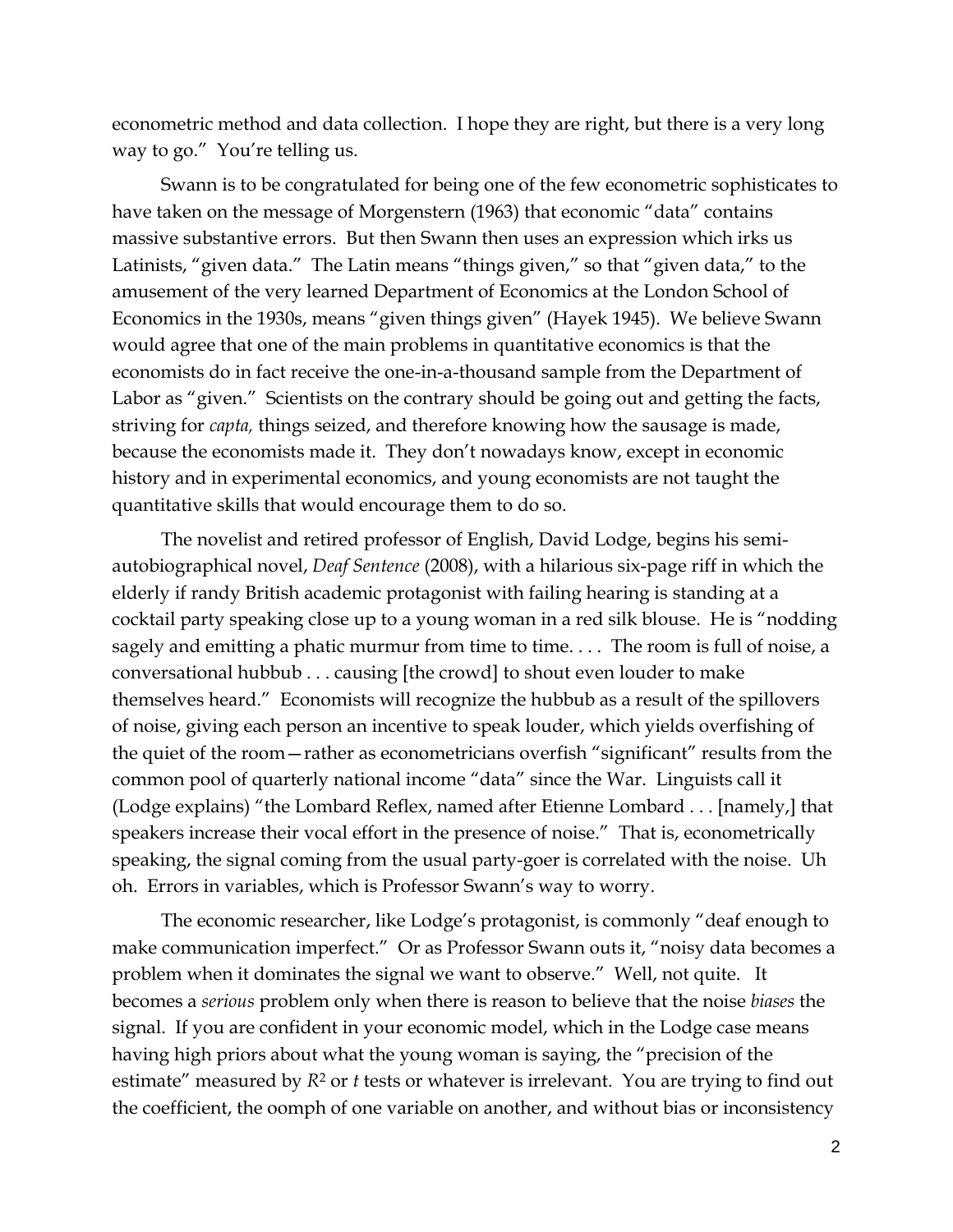you have a clear path to discovering it. Noise be damned.

That is, the noise can be large, as in Lodge's cocktail party, but if your hearing is normal or your priors strong you can usually interpret what the person next to you is saying. Not, alas, the elderly professor in the novel, though equipped with hearing aids, because "the woman seems to be an exception to the rule of the Lombard Reflex. Instead of raising the pitch and volume of her voice . . . she maintains a level of utterance suitable for conversation in a quiet drawing room." Hopeless.

And it may be hopeless in the econometric case, too, which is Swann's point. "We cannot expect precise results in such an environment," he writes. We would gently reply to him that "precise," meaning low variance of the estimate, modulo sampling, should not be the focus. "Sensitivity analysis shows that the apparent precision of reported econometric results is generally an illusion, because it is highly dependent on error term independence assumptions." True. "As we know nothing about this variable, or collection of variables, it may seem plausible enough to assume that *x* and *u* are independent. But is this the only plausible assumption?" He's making the point that Hank Houthakker made to graduate students at Harvard in 1964 when teaching econometrics. Like as not, Hank would say, there is life on Mars. Therefore, *P = 50%.*  Whoops.

But such a mistake—though it well illustrates the angels-dancing-on-the-head-ofa-pin character of theoretical econometrics—is not the crux. "Why can't we make a realistic assessment of the accuracy and reliability of econometric studies?" The main reason is that economists and others have, disastrously, since R. A. Fisher and then the Cowles Commission, mixed up significance with significance. Swann's "accuracy and reliability" is another way of falling back into the error of taking sampling error to be the main problem one faces in economic science. It isn't. The main problem is substantive bias and irrelevancy. The lamppost of sampling theory casts a bright light, to be sure. But the economists and the others are mistaken to believe that they should therefore drag every scientific problem under it, considering that they have lost their scientific keys out in the dark.

Swann refers briefly to our writings 1983 to the present trying to make the point, but does not seem to have entirely grasped it. No wonder: very few statistical practitioners have grasped "our" point over the century that it has been reiterated by Gosset, Egon Pearson, Jeffreys, Borel, Neyman, Wald, Wolfowitz, Yule, Deming, Yates, Savage, de Finetti, Good, Lindley, Feynman, Lehmann, DeGroot, Chernoff, Raiffa, Arrow, Blackwell, Friedman, Mosteller, Kruskal, Mandelbrot, Wallis, Roberts, Granger, Press, Berger, and Zellner. A little technical sophistication combined with the ease of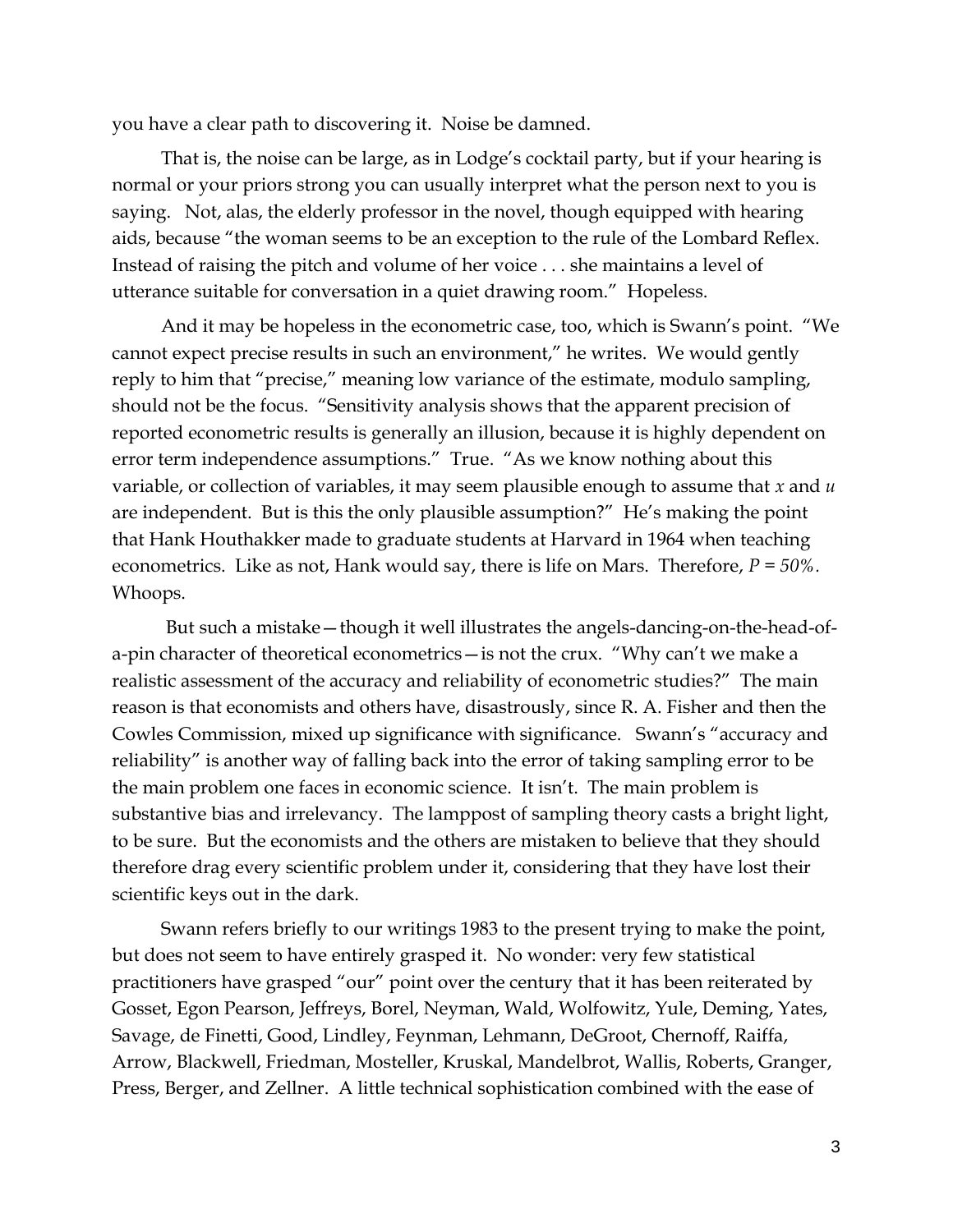Fisherian two-standard-deviation rule overrides common sense (McCloskey and Ziliak 2007, 2012, Ziliak and McCloskey 2013). "While McCloskey and Ziliak were right to warn us that it is dangerous to use *t*-statistics as a measure of economic significance," Swann writes, "these *t*-values can be used to measure precision—so long as the assumptions of econometric theory are satisfied." He is going in the wrong direction. "Precision" is not what one seeks, usually, in science. "Accuracy and [sampling] precision" are not the same thing, if one takes "accuracy" to mean "relevant numbers large enough to matter."

We can only admire, on the other hand, Swann's call to admit candidly in a serious scientific study "the weakest link in the analysis." "In reporting the results, we should make that 'Achilles heel' clear to readers." Right. But then: "and not suggest greater precision than this weakest link." Uh oh: again, "precision," The phony confidence comes from *t* tests, dragging the problem under the lamppost of sampling error. "I believe that the independence assumption is indeed the 'Achilles heel' of econometrics." No, the heel is not the problem. It's more like not having a leg to stand on.

Modulo sampling, Swann makes a good case that "In a world of low signal-tonoise ratios … parameter estimates are very sensitive to the independence assumption. While the independence assumption may be plausible, in the sense that we have no evidence to reject it, we should only rely on it if we are sure that any form of dependence between x and u is quite implausible. But in most cases, we cannot possibly be sure of that." Yet he's still measuring effect-size oomph with sampling variance. That's the real problem with the techniques of econometrics since Cowles. It's the "modulo sampling."

Yet Swann provides a good statement of the dire situation in econometrics: one is normally supplied in econometric studies "with no context, no definition of the variables, no understanding of what the axis units mean, and no idea of what the observations relate to." The reporting conventions for econometrics, inherited from the distant age of main-frame computation, do not provide such qualitative interpretations for the quantities (see Ziliak 2018). When you know them you can understand the speaker in the cocktail party. Swann quotes Verbeek's fine sarcasm: "econometrics is much easier without data." Swann then complains about "the very peculiar position of having a so-called estimator for a parameter that depends on our assumptions, and not on our data. That should ring alarm bells!"

Yes, but the call to arms is to common sense, and to Bayes.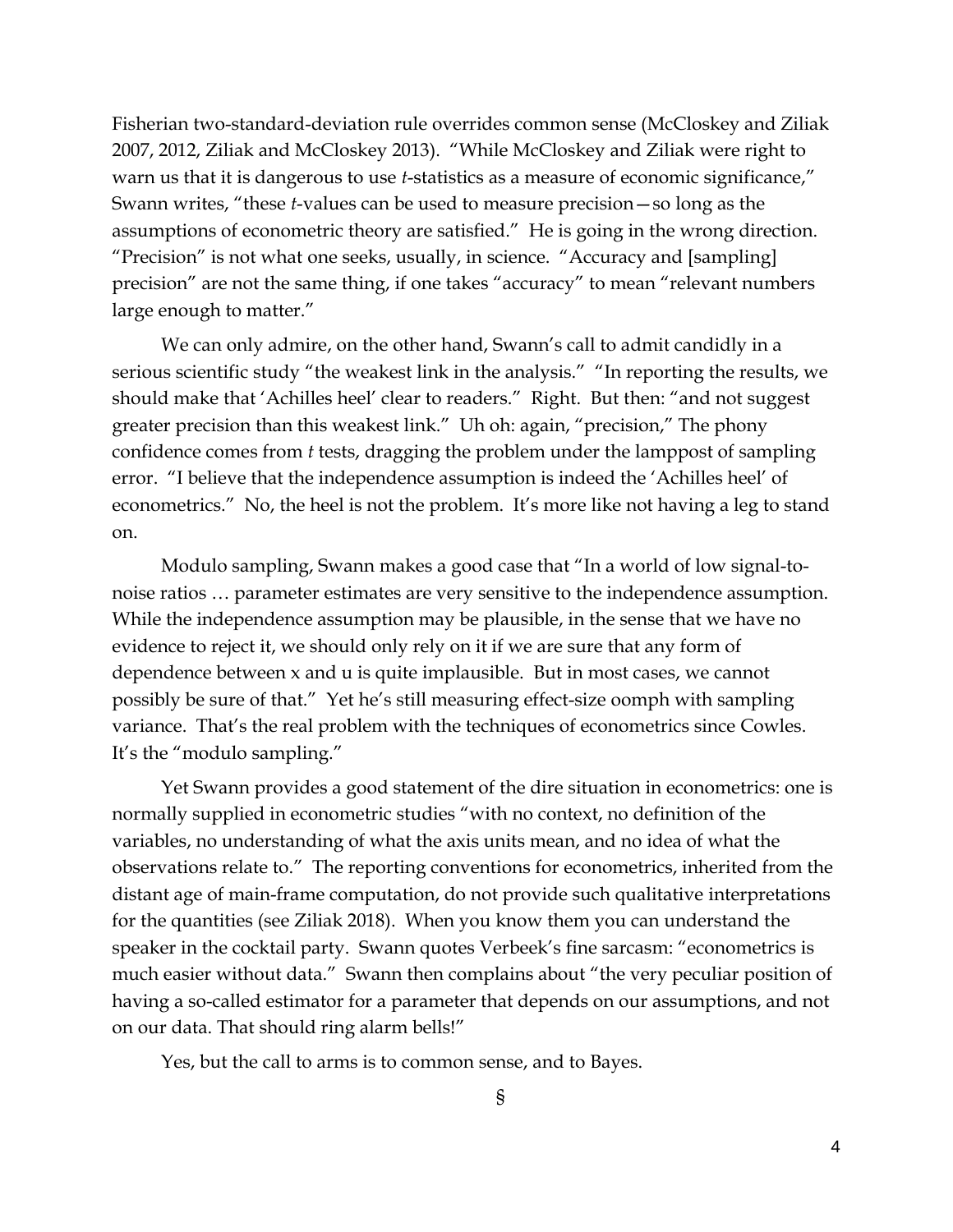What to do, really? We can only agree with Swann's worry that "education in econometrics has become quite unbalanced." But the imbalance is not about technical matters of error terms. It is the imbalance coming from the now routine of three terms of econometrics, meaning Cowles-Commission regression, which goes absurdly deeply into theoretical techniques on the head of a pin without any other quantitative methods being taught, or for that matter mentioned. Economists should know that diminishing returns applies in teaching as much as in agriculture. Swann correctly argues that economists "should give up the idea that econometrics can be a 'universal solvent' for all empirical questions in econometrics, and accept instead that the economics profession needs to use a wider range of empirical techniques." "A common objection to this suggestion is that many of these other techniques are 'woolly' and 'imprecise'. But from what we have seen in the sensitivity analysis, the same could be said of many econometric estimates." We stood up and cheered.

"I am not suggesting," Swann writes, though, in drawing back from the precipice of common sense, "that econometricians should learn to do qualitative case studies." We do not know why not. He argues that "the two methods are completely different, and call for quite different skills and personal qualities." So what? Economists write English and manipulate matrices, which call for quite different skills and personal qualities. But economists use both if they are serious about doing economics. The solution, Swann wisely says, is to "make proper space in the economics discipline for those economists who have learned a lot about empirical economics by using other techniques, and not dismiss these people as heterodox or irrelevant." We stood up and cheered again.

On the other hand (more backing away from the precipice) Swann says that "econometrics would remain a core part of the curriculum, but students should also learn that good econometrics supplements formal econometrics with other empirical research methods." On the second clause of the sentence, we can only give more cheering. But not on the first clause. We do not know why the con of econometrics of the Cowles sort should remain the "core." The core of an apple, after all, is not the nutritious or even the digestible part. As Ed Leaner said long ago, let's get the "con" out of econometrics. But then let's get the "tric[k]s"out. Then the narcissism of the "me." Then all that's left is a cry of pain, "eo."

What then should constitute the quantitative education of an economist?

The three terms are fine. But only one term should be Cowles econometrics, that is, regression analysis. At present the graduate programs have three terms of regression, and young economists emerge thinking that it is the sole method of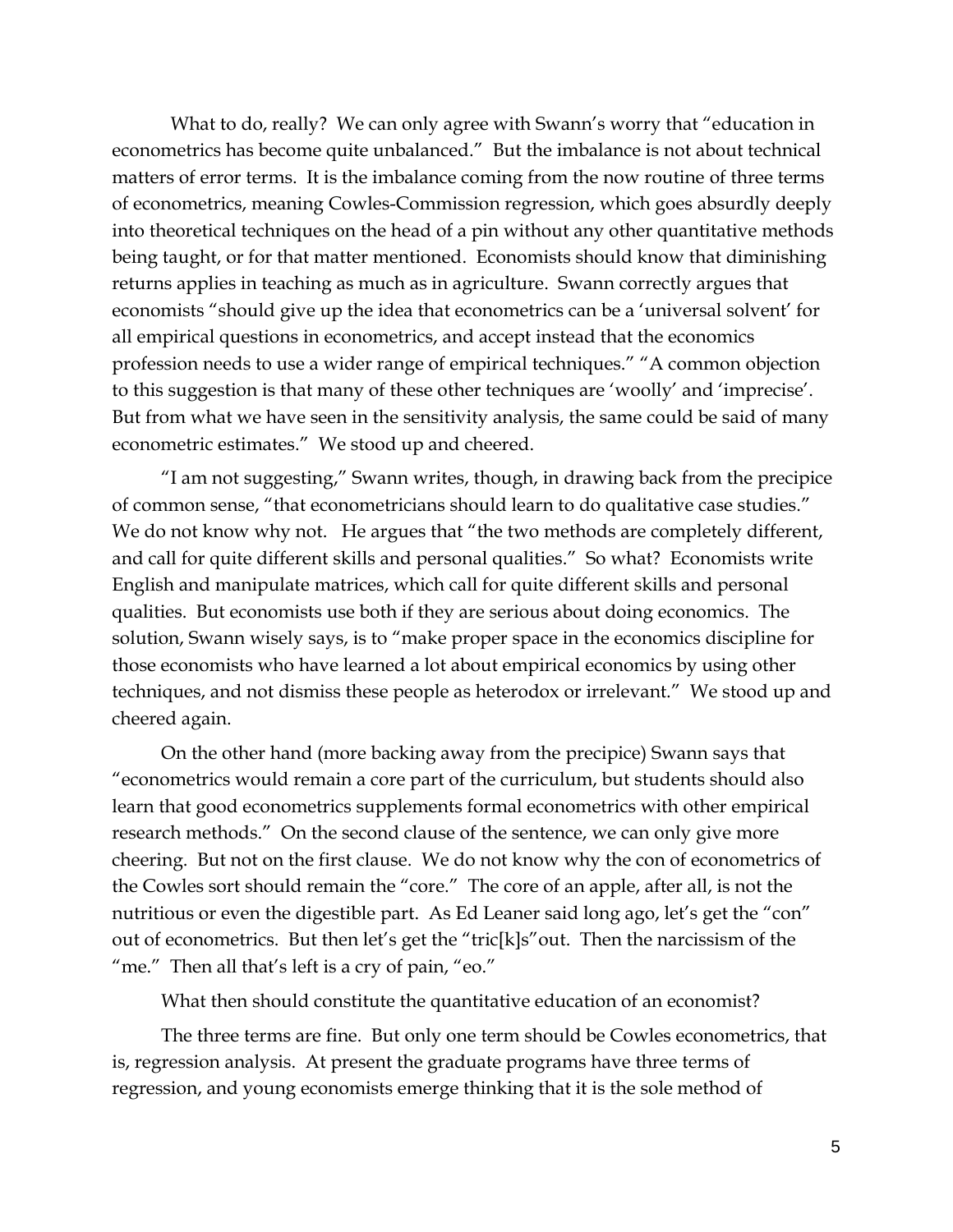confronting evidence quantitatively. A terminological confusion arises from the very naming of people who specialize in (only) regression analysis as "econometricians," that is, quantitative economists. The same thing has happened since the 1970s in the teaching of economic theory, which is—again because of the mere name—handed over in the first year of graduate programs to otherwise unemployable mathematical economists, who insist on existence-theorems using a "real" (ha, ha!) analysis useless for actual sciences such as engineering or physics or meteorology, though justly favored in the math department, with its fascination with universal, un-computed, Greek-style proofs by contradiction.

That one term of regression analysis should include serious instruction in substantive loss functions, to replace Fisher's vacuous ceremony of two standard deviations. The exposition should be decision theoretic, instructing the students in maximum likelihood, too. It should get deeply into the matter of computational errors arising from variant computer programs (Stokes 1997, 2005).

For the other two terms the students should be instructed in all the other quantitative methods, beyond regression analysis, the ones actually used by applied economists or by scientists generally. It would be a good idea to have such courses taught by actual applied economists, not by theoretical econometricians. When the economist Arjo Klamer, who was well trained in the Dutch econometrics of the 1970s, went around to Dutch "Departments of Econometrics" he discovered that none of their members could so much as name any actual economic scientists. They had devolved into departments of theoretical statistics, grinding away at existence theorems (Klamer DDDD).

Let us list the quantitative methods that a serious empirical economist should be instructed in, at least to the level at which she knows how to get started in taking them up and becoming truly expert later in her career. Anyone who has been reading economics for many decades can give vivid and scientifically persuasive examples of each. We repeat: Cowles-Commission econometrics has not achieved a single similarly persuasive finding.

Applied mathematics, especially error analysis and convergent approximation, such as the well-named Newton's Method. Stop teaching and "using" (if that is quite the word) real analysis.

Simulation, with sensitivity analysis, such as is commonly used in agricultural economics, taking parameters from agronomical experiments, say, and is the central method of engineering and, recently, architecture.

Computable general equilibrium methods, as a subset of simulation.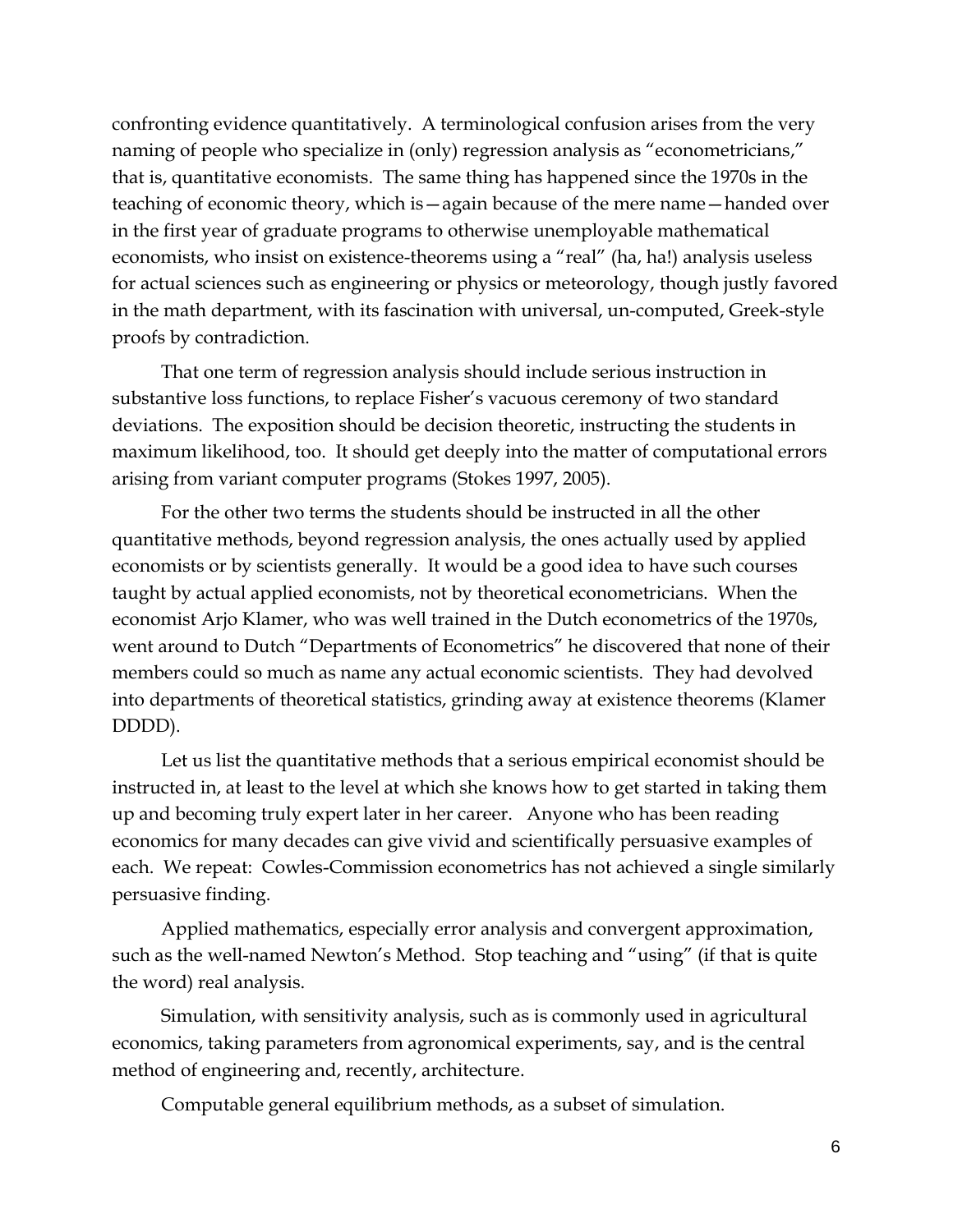Historical economics, providing comparative perspectives, considering that comparison (e.g., medieval China and medieval Europe; laminar flow of fluids vs. chaotic flow; continental plates vs. margins of plates) is one of the strongest quantitative methods in science.

National income accounting, no longer taught in economics, which allows students to see that assumptions about depreciation run the show, or that calculations of the balance of payments are deeply mischievous.

Graphing, the computer-assisted techniques, which have arrived at a high level (see Tufte's books, such as *The Quantitative Display of Quantitative Information*, DDDD). Why do some economists still think there is a Phillips Curve? Because when he wrote the article it leapt off the chart. Why do some no longer think so? Because the chart changed, statistical significance be damned.

Experiments, especially the experiments on groups of subjects, an actual *social* science such as Vernon Smith and Bart Wilson perform, as against the clumsy reinventions of psychology, without a finding of aggregate importance, typical of behavioral economics.

Questionnaires, which economists think they do not use—but of course the unemployment rate is a survey.

Introspection of a serious sort—not "how I feel about the law of demand this afternoon" but "what really would I do if the price of gasoline doubled?" The seriousness would entail philosophy on a level beyond the simpleton's version economists rely on.

Interviewing, of the sort that anthropologist use, evoking answers that matter scientifically. You don't have to believe everything that comes out of an informant's mouth ("Witchcraft made me ill"; "Marginal cost doesn't matter to our business") to learn from well-crafted interviews.

Intelligent listening, of the sort that guided Ronald Coase's career.

Field work inside actual economic entities, such as business firms, nonprofits, and governmental offices, or indeed households such as we all live in.

Walkabout economics, as the Irish economist and TV personality David McWilliams calls it, the acute observation of economic behavior in ordinary life, of the sort Armen Alchian did (McWilliams 2018, p. 95).

Archival work, that is, the historian's techniques of achieving *capta*, taught by having students actually do some of it.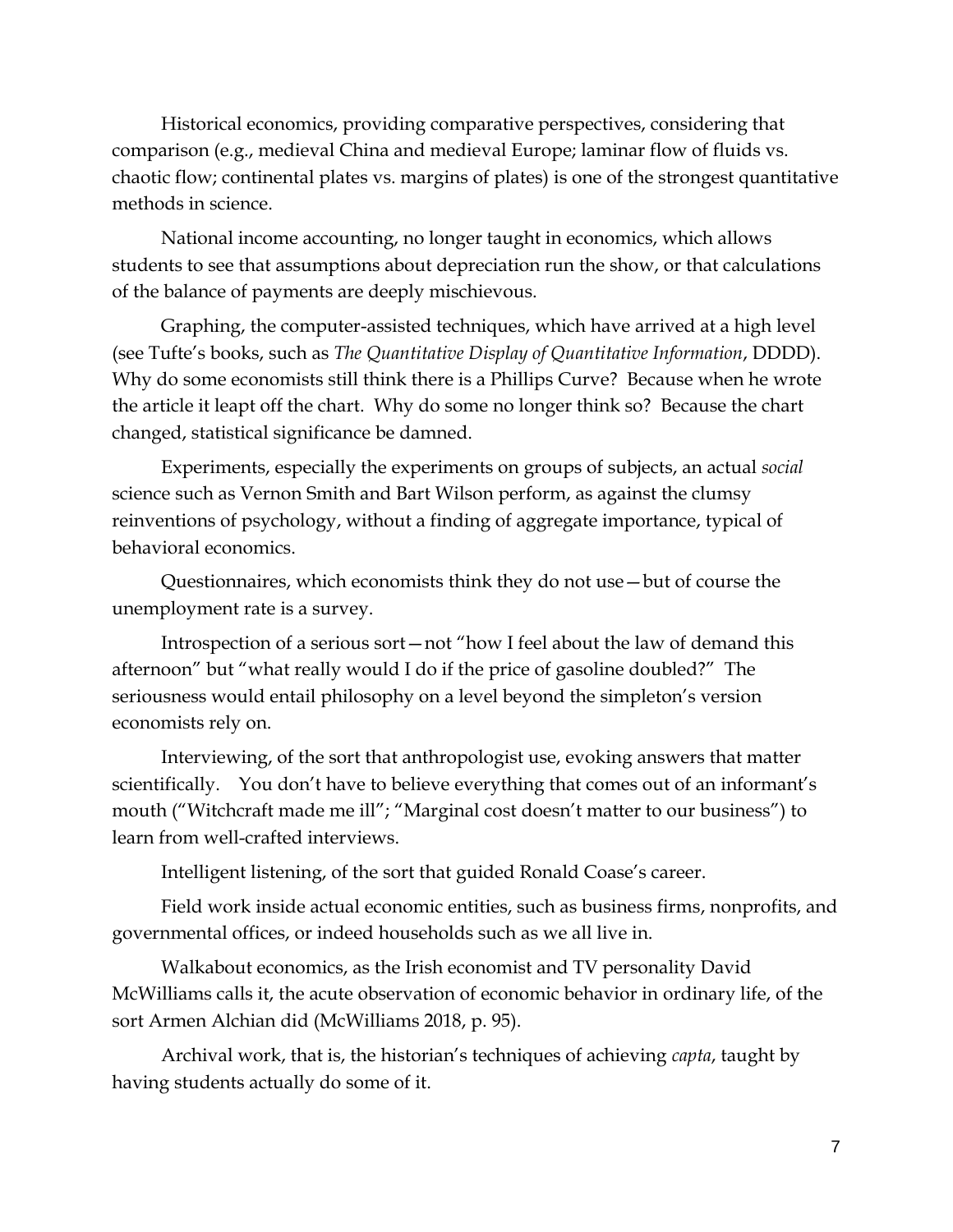Narrative techniques, such as evolutionary biology routinely uses.

All of this is what should actually be taught, if economics is to advance as a science.

## **Works Cited**

Hakek, Friedrich. 1945. "The Use of Knowledge in Society." *American Economic Review* **35** (4): 519–530*.* Klamer, Arjo.

Lodge, David. 2008. *Deaf Sentence: A Nevel.* London: Penguin.

- McCloskey, Deirdre Nansen, and Stephen T. Ziliak. 2008. "Signifying Nothing: A Reply to Hoover and Siegler," March, 2008, *Journal of Economic Methodology*.
- McCloskey, Deirdre Nansen, and Stephen T.. Ziliak. 1996. "The Standard Error of Regression." *Journal of Economic Literature* 34 (1): 97–114.
- McCloskey, Deirdre Nansen, and Stephen T. Ziliak. 2012. "Statistical Significance in New Tom and Old: A Reply to Thomas Mayer on Statistical Significance," *Econ Journal Watch* 9(3): 298–308.
- McWilliams, David. 2018. *Renaissance Nation: How the Pope's Children Rewrote the Rules for Ireland*. Dublin: Gill.
- Morgenstern, O. 1963. *On the Accuracy of Economic Observations*. 2nd ed. Princeton: Princeton University Press.
- Stokes, Houston J. 1997. *Specifying and Diagnostically Testing Econometric Models*, Quorum Books / Greenwood Press, Westport CT, Second Edition.
- Stokes, Houston J. 2005. "The Sensitivity of Econometric Results to Alternative Implementations of Least Squares." *Journal of Economic and Social Measurement,* 30: 9-38.
- Tufte, Edward R. 1983. The *Visual Display* of *Quantitative Information*. Cheshire, CT: Graphics Press.

Verbeek, M. 2000*. A Guide to Modern Econometrics.* New York: Wiley.